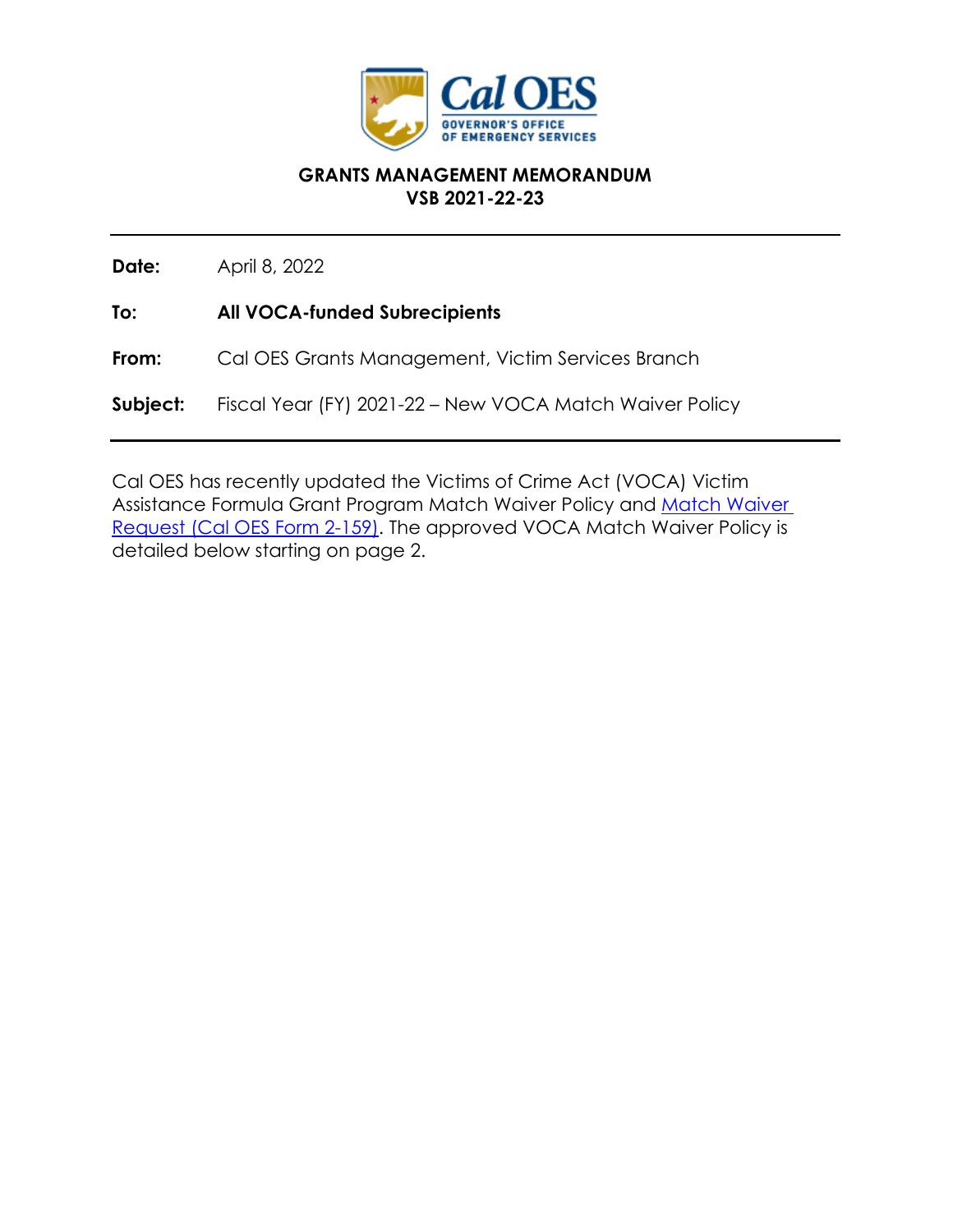

# VICTIMS OF CRIME ACT (VOCA) VICTIM ASSISTANCE FORMULA GRANT PROGRAM **MATCH WAIVER POLICY**

The policy of the California Governor's Office of Emergency Services (Cal OES) is to encourage Subrecipients, supported through the VOCA Victim Assistance Formula Grant Program, to meet match requirements. Cal OES monitors match requirements throughout the Grant Subaward performance period.

## I. TYPICAL MATCH WAIVER PROCESS

Cal OES will consider partial or full match waiver requests that are well justified. To have a match waiver considered, Subrecipients must complete the VOCA Victim Assistance Formula Grant Program Match Waiver Request Form and submit it with the Grant Subaward Application.

Subrecipients must provide the below information on their VOCA Victim Assistance Formula Grant Program Match Waiver Request Form:

- Cal OES Grant Subaward Number;
- Subrecipient's Name;
- Grant Subaward Performance Period;
- VOCA Victim Assistance Formula Grant Program Award Number(s);
- VOCA Victim Assistance Formula Grant Program Funds Awarded (list each VOCA fund source/year separately);
- Amount of Match Proposed (post approved Match Waiver);
- Briefly summarize the services provided; and
- Practical/logistical obstacles and/or local resources constraints to providing match.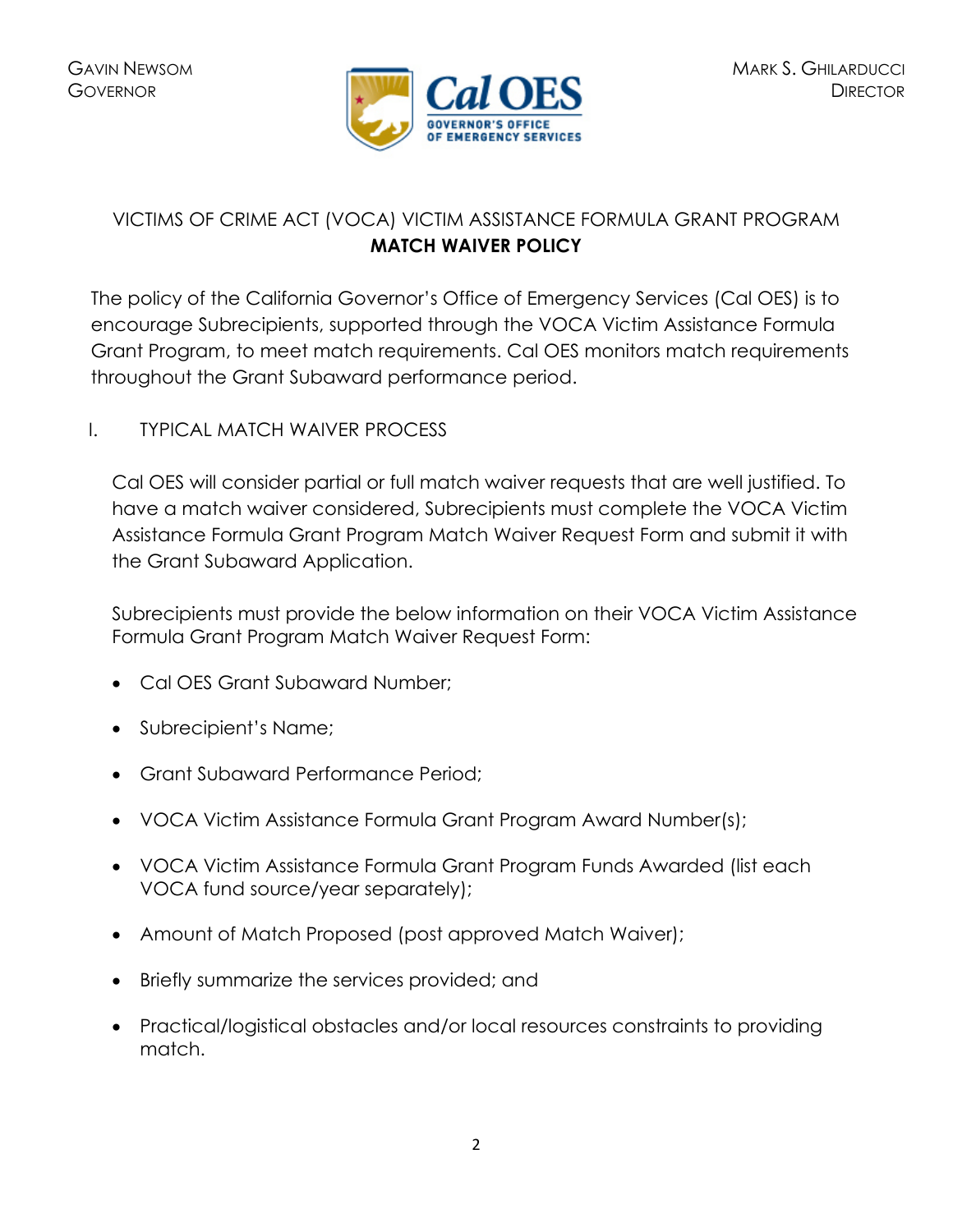Cal OES will review and consider the following when processing match waiver requests:

- Practical and/or logistical obstacles to providing match (e.g., natural disasters, mass violence incidents, or when public agencies do not engage in private fundraising and may have limitations on soliciting contributing funds);
- Local resource constraints (e.g., a rural community with limited funding availability or volunteer capacity);
- Increases to VOCA funding where local funding availability has not increased to the same degree; and
- Past ability to provide match Cal OES expects Subrecipients to justify a decrease in the dollar amount of match from the prior year (e.g., by describing a change in circumstances).
- A. CAL OES REVIEW/APPROVAL

When determining whether to approve a match waiver request, Cal OES will consider the information provided on the VOCA Victim Assistance Formula Grant Program Match Waiver Request Form including the following:

- Justification (consistent with the considerations under the applicable waiver guidance);
- Scope of the waiver, and waiver amount;
- Increases to funding where local funding availability has not increased to the same degree; and
- Subrecipient's past ability to provide match during the grant year immediately preceding the year of the waiver request unless a change in circumstances justifies a lower amount.

The applicable Cal OES Unit Chief will approve or deny the request and sign the VOCA Victim Assistance Formula Grant Program Match Waiver Request Form. The VOCA Victim Assistance Formula Grant Program Match Waiver Request Form will be returned to the Subrecipient, as a determination letter, with the Grant Subaward, and retained in the master and working Grant Subaward files. The approved match waiver is applicable only for the duration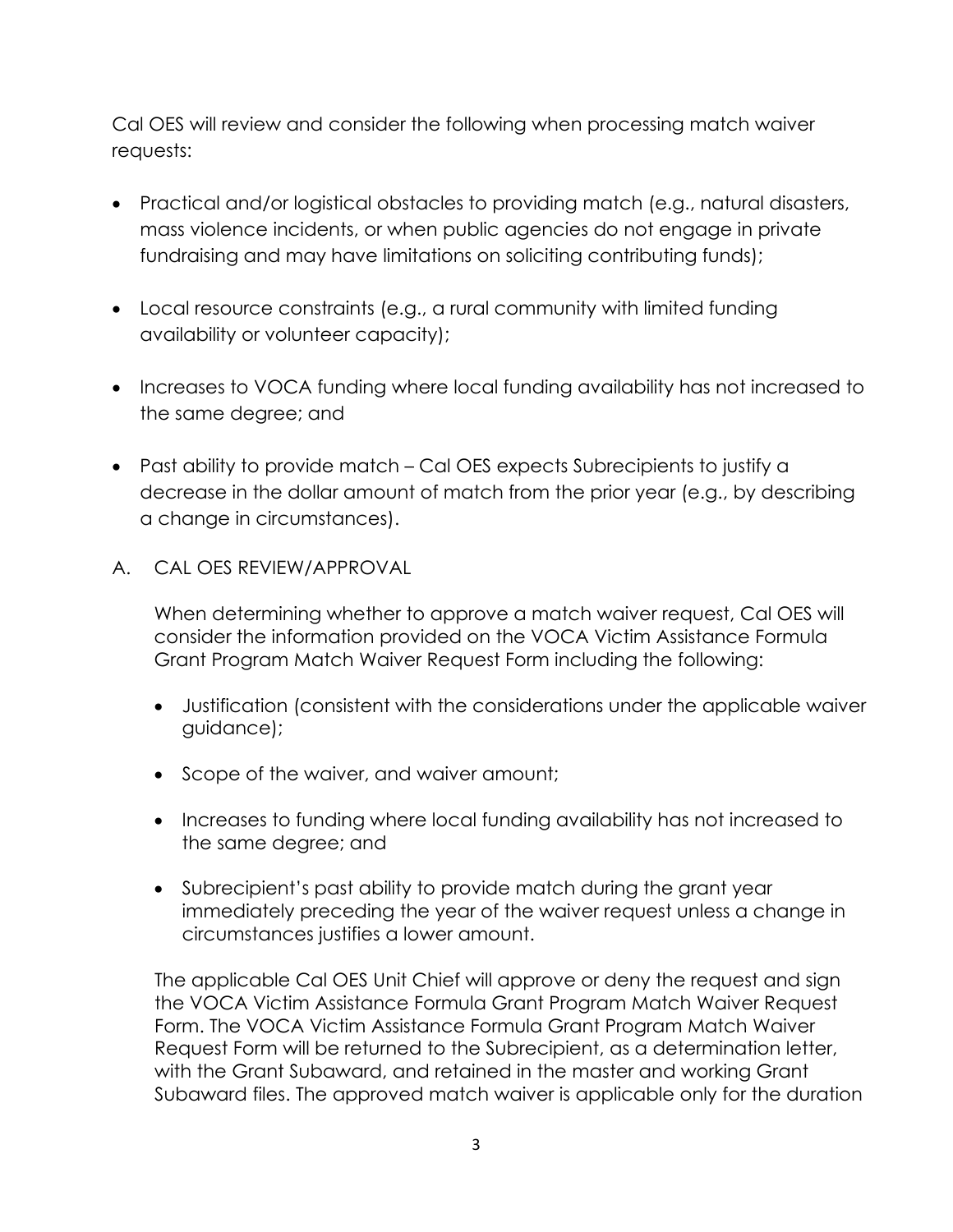of the indicated Grant Subaward performance period.

B. SUBMISSION TO THE OFFICE FOR VICTIMS OF CRIME (OVC)

Using the revised OVC template, Cal OES will submit a Match Waiver Spreadsheet for all approved match waivers. The Match Waiver Spreadsheet will be submitted through a Grant Award Modification (GAM) and will include the Subrecipients who were approved for a match waiver for the federal fiscal year, for each relevant award, and will be submitted no later than 120 days after the end of the fiscal year.

## II. NATIONAL EMERGENCY PANDEMIC MANDATORY MATCH WAIVER PROCESS

Cal OES will approve match waivers for any matching requirement, in its entirety, for all eligible crime victim assistance programs during a national emergency pandemic period for up to one year after the national emergency pandemic period has ended. Match waivers submitted during the pandemic period and up to one year after the pandemic period has ended, do not require a justification for match waived.

A. CAL OES REVIEW/APPROVAL

Cal OES has established this revised match waiver policy and has made this policy public on the Cal OES website. All Request for Applications (RFA) and Request for Proposals (RFP) that have VOCA Victim Assistance Formula Grant Program Funds will include the VOCA Victim Assistance Formula Grant Program Match Waiver Request Form. Information for requesting a match waiver will be included in the RFA or RFP.

To obtain a match waiver approval Subrecipients must include the VOCA Victim Assistance Formula Grant Program Match Waiver Request Form which includes the following information:

- Cal OES Grant Subaward Number;
- Subrecipient's Name;
- Grant Subaward Performance Period;
- VOCA Victim Assistance Formula Grant Program Award Number(s);
- VOCA Victim Assistance Formula Grant Program Funds Awarded (list each VOCA fund source/year separately); and